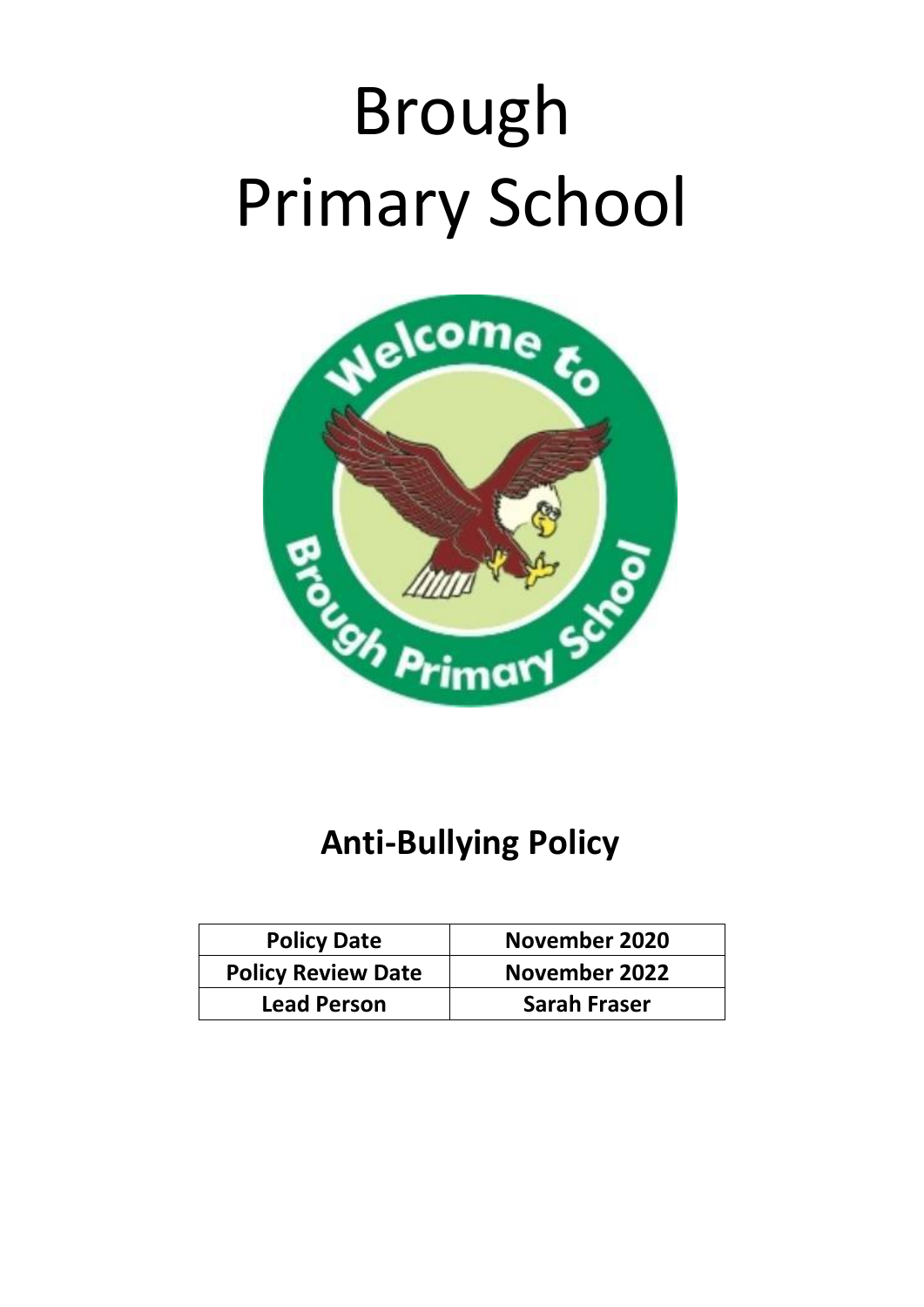*This policy is based on DfE guidance "Preventing and Tackling Bullying" July 2017 and supporting documents.* 

*It also takes into account the DfE statutory guidance "Keeping Children Safe in Education" 2020.* 

*The school has read Childnet's "Cyberbullying: Understand, Prevent and Respond: Guidance for Schools" (2016).* 

# **Statement of Intent**

We, at Brough Primary School, are committed to providing a caring, friendly and safe environment for all of our children so they can learn in a relaxed and secure atmosphere. All individuals are valued and respected regardless of race, religion, sexual orientation, gender and ethnicity.

Bullying, either verbal, physical, cyber or indirect will not be tolerated and will always be dealt with quickly, efficiently and sensitively at our school.

If bullying does occur, all pupils should be able to tell someone and know that incidents will be dealt with promptly and effectively.

We believe in listening to children and spend a great deal of time and effort in ensuring that their voices are heard and their opinions valued. We always aim to be fair and listen to all sides in order to gain a full perspective of the issue. Our behaviour policy encourages appropriate behaviour and sets out clear expectations for the children to follow.

#### **Objectives of this Policy**

- All governors, teaching and non-teaching staff, children and parents should have an understanding of what bullying is (and what it is not).
- All governors, teaching and non-teaching staff should know what the school policy is on bullying, and follow it when bullying incidents are reported.
- All children and parents should know what the school policy is on bullying, and what they should do if bullying arises.
- As a school we take bullying seriously and it **will not be tolerated**. Children and parents should be assured that they will be supported when bullying is reported.

# **Responsibilities**

It is the responsibility of:

● The headteacher to communicate this policy to the school community, to ensure that disciplinary measures are applied fairly, consistently and reasonably, and that a member of the senior leadership team has been identified to take overall responsibility.

- School Governors to take a lead role in monitoring and reviewing this policy.
- All staff, including: governors, senior leadership, teaching and non-teaching staff, to support, uphold and implement this policy accordingly.

● Parents/carers to support their children and work in partnership with the school.

Pupils to abide by the policy.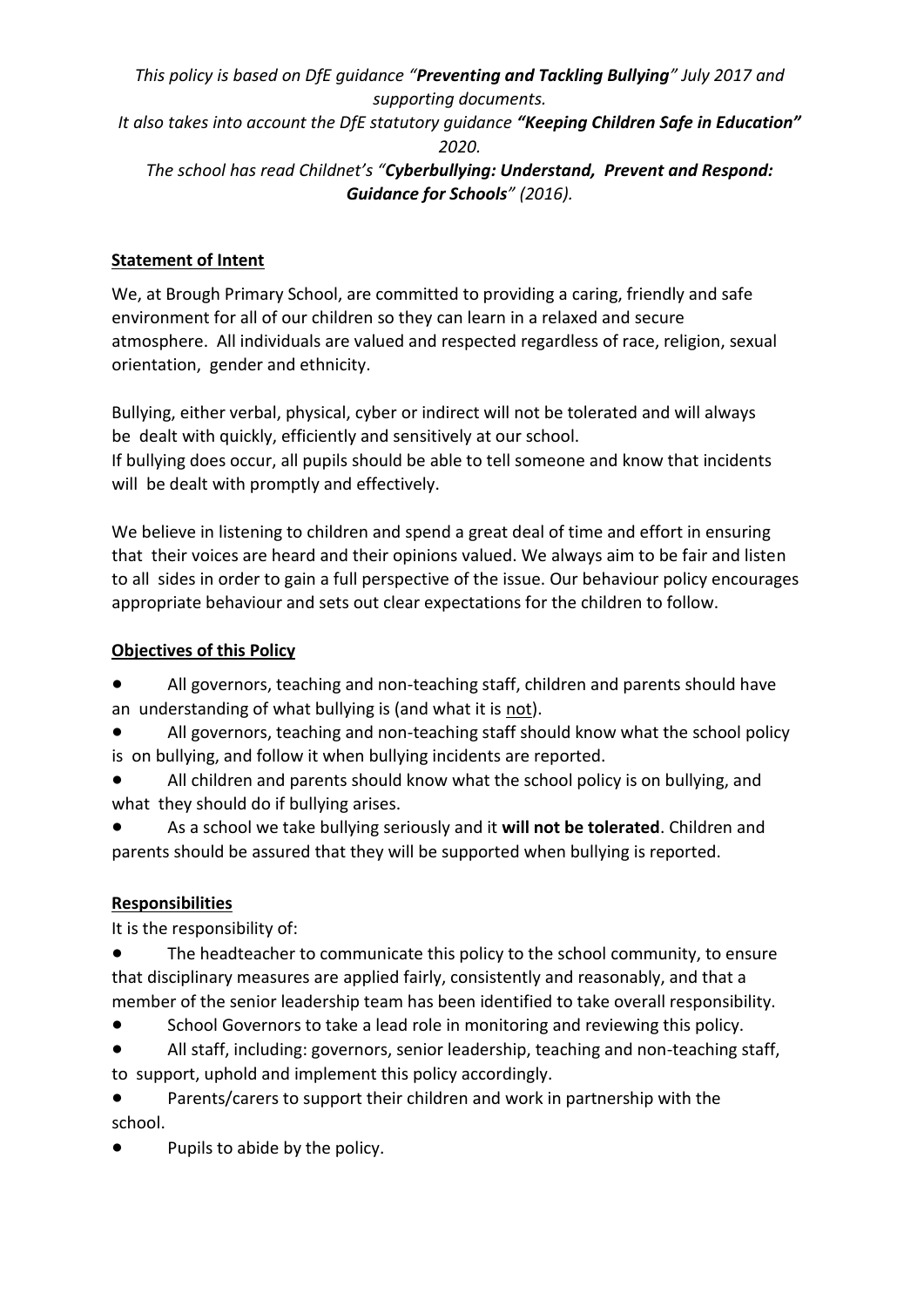#### **What Is Bullying?**

We believe that bullying is unkind behaviour by an individual or group, repeated over time, that intentionally hurts another individual or group either physically or emotionally. This can include:

● **Physical**: hitting, kicking, pushing, punching or any use of

violence

- **Verbal:** name calling, sarcasm, teasing, spreading rumours
- **Emotional**: being unfriendly, excluding, tormenting (e.g. hiding books,
- threatening gestures)
- **Racist**: racial taunts, graffiti, gestures
- **Sexual**: unwanted physical contact or sexually abusive comments
- Homophobic: because of, or focussing on the issue of sexuality

**Cyber:** all areas of the internet, such as email & internet chat room misuse and mobile threats by text messaging & calls. Misuse of associated technology, i.e. camera & video facilities.

*The definition of Bullying as defined in the DFE "Preventing and Tackling Bullying" (2017) is: "Bullying is behaviour by an individual or group, repeated over time, that intentionally hurts another individual or group either physically or emotionally. Bullying can take many forms (for instance, cyber-bullying via text messages, social media or gaming, which can include the use of images and video) and is often motivated by prejudice against particular groups, for example on grounds of race, religion, gender, sexual orientation, special educational needs or disabilities, or because a child is adopted, in care or has caring responsibilities.* 

**Brough Primary School** describes the forms of bullying in terms of "how" the bullying is carried out in the following terms:

#### a). **Direct**

- Physical
- Verbal
- Non-Verbal

# b). **Indirect** – Cyberbullying

*The definition of Cyber Bullying as defined in the DFE "Preventing and Tackling Bullying" (2017) is: "Cyber-bullying is a different form of bullying and can happen at all times of the day, with a potentially bigger audience, and more accessories as people forward on content at a click".* 

When responding to cyberbullying concerns, we will:

- Act as soon as an incident has been reported or identified.
- Provide appropriate support for the children involved and work with the children who have carried out the bullying to ensure that it does not happen again.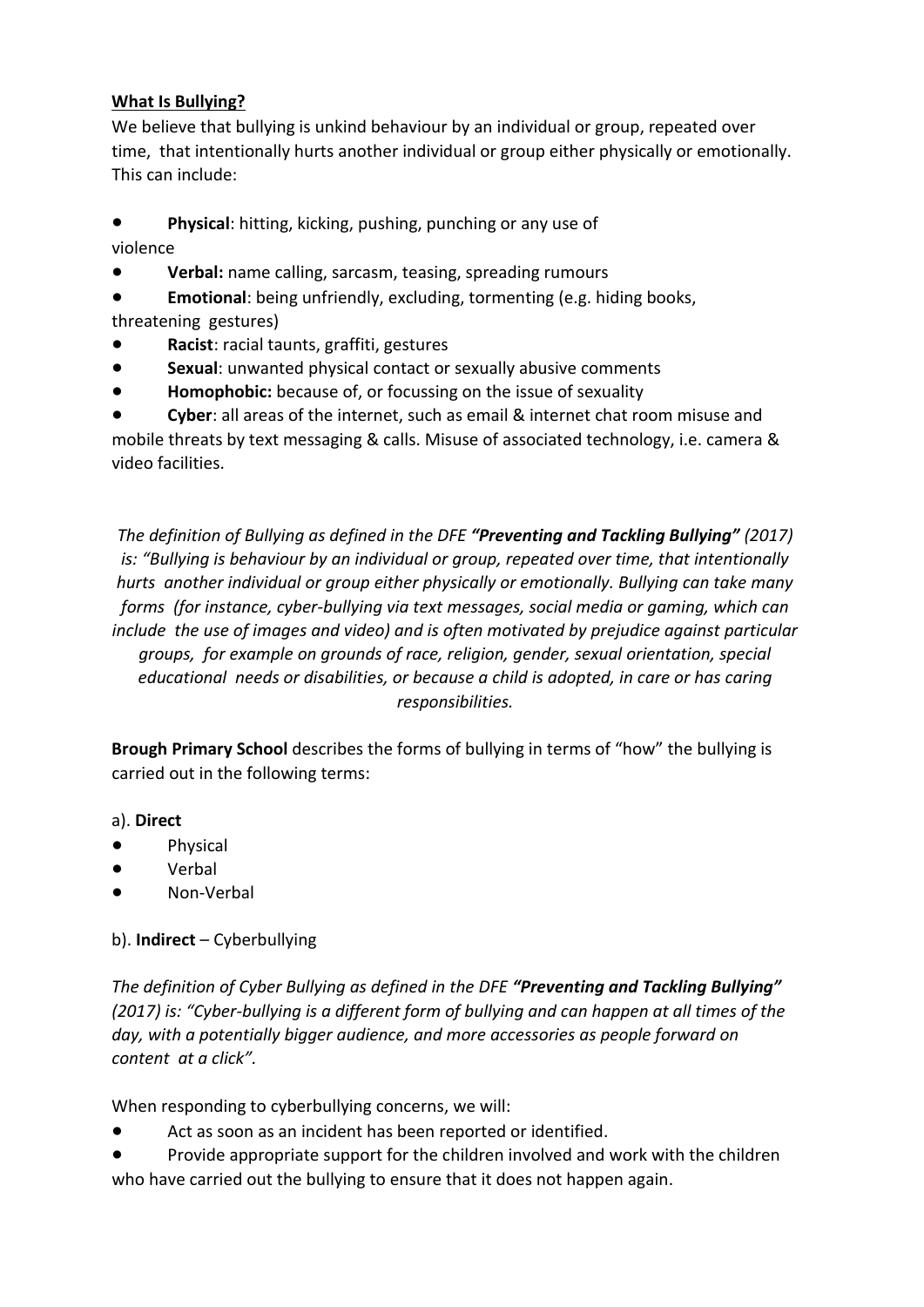Encourage the child being bullied to keep any evidence (screenshots) of the bullying activity to assist any investigation.

Take all available steps where possible to identify the children responsible. This may include: - looking at use of the school systems; identifying and interviewing possible witnesses; contacting the service provider and the police, if necessary.

Work with children and online service providers to prevent the incident from spreading and assist in removing offensive or upsetting material from circulation.

● Request the deletion of locally-held content and content posted online if they contravene school behavioural policies.

● Ensure that sanctions are applied to the children responsible for the cyberbullying; the school will take steps to change the attitude and behaviour of the bully, as well as ensuring access to any additional help that they may need.

Provide information to staff and pupils regarding steps they can take to protect themselves online.

# **Why is it Important to Respond to Bullying?**

**Bullying hurts**. No one deserves to be a victim of bullying. Everybody has the right to be treated with respect and to be listened to if they are worried. Children who are bullying need to learn different ways of behaving and we recognise our responsibility to respond promptly and effectively to issues of bullying and to be exemplary role models to all pupils in our care.

# **Signs and Symptoms**

Pupils who are being bullied may show changes in behaviour, such as becoming shy and nervous, feigning illness, taking unusual absences or clinging to adults. There may be evidence of changes in standards of work and lapses in concentration.

These signs and behaviours could indicate other problems, but bullying should be considered a possibility and should be investigated.

# **Reporting Incidents in and out of School**

● Pupils are encouraged to report all types of bullying or inappropriate behaviour in school immediately in either verbal or written form. Pupils must recognise that being a "bystander" is not acceptable, and understand how their silence supports bullying and makes them in part responsible for what happens to the victim of bullying.

● Bullying behaviour is never ignored and it is the responsibility for **all** members of the school community to act on incidents of bullying off the school premises including journeys to and from school.

● The bullying behaviour or threats of bullying must be investigated promptly and the bullying be stopped quickly. All incidents of bullying are formally recorded using the school systems. A copy is always kept in the child's record and passed onto the Head teacher.

● In serious cases, parents will be informed and invited to come to discuss the problem

Sanctions for the bully may include withdrawal from favoured activities,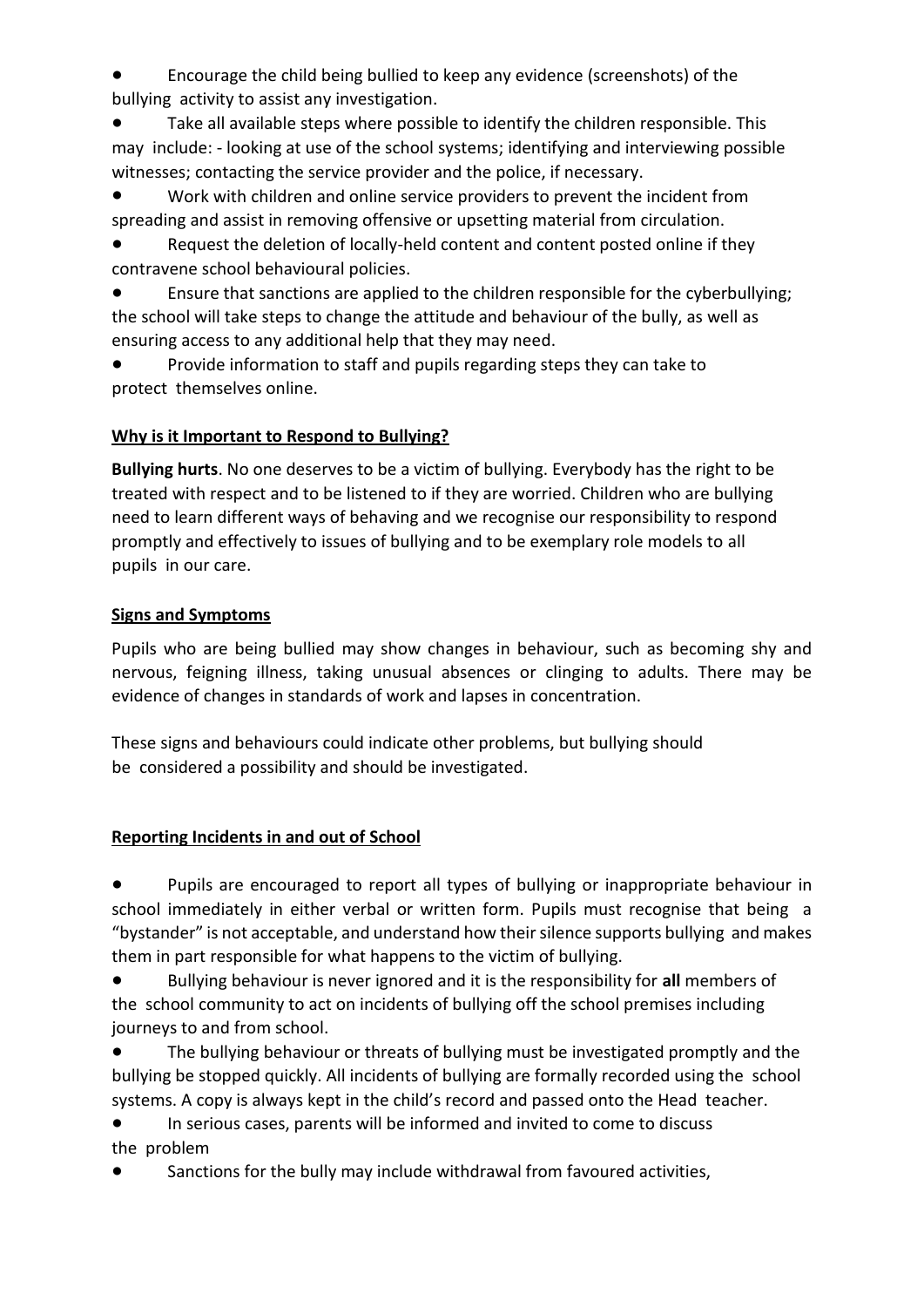loss of playtimes and exclusion from school during lunchtimes depending on the perceived severity of the incident(s).

The bully (or bullies) will be counselled on how to change their behaviour and they will be monitored and observed for a period of time. They may also work with our ELSA (Emotional Literacy Support Assistant) or school counsellor.

Continue monitoring the situation by observing at playtimes/lunchtimes and having discussions with the victim to ensure no repetition.

#### **Prevention of bullying**

At Brough School we aim to tackle bullying by trying to prevent it from happening in the first place. We use a range of prevention strategies to support our positive behaviour ethos. These include:

- Updated behaviour chronologies
- Class rules agreed at the beginning of the year, 'Good to be Green' whole school rules, rewards / sanctions
- Participation in the national annual anti-bullying week in November
- Assemblies and class discussions about bullying behaviour and the effects of it
- Supervision of staff
- A safe and secure physical environment
- A curriculum which reflects the schools ethos celebrating the rich diversity of our world
- Use ELSA support or school counsellor for specified children and help them understand their emotions and respect the feelings of others.

At Brough School we are aware that children can fall in and out of friends on a regular basis and that the vast majority of disagreements are not considered to be of a 'bullying' nature. Our PSHE curriculum builds on previous skills and understanding right from EYFS through to Year 6, by examining how we all react to a range of situations and challenges. We have regular discussions to give pupils the opportunity to speak and be heard and to reinforce the importance of listening to and understanding one another's feelings and actions and developing problem solving strategies.

#### **Monitoring and Review: Putting Policy into Practice**

As a school we will ensure that we regularly monitor and evaluate mechanisms to ensure that the policy is being consistently applied.

Any issues identified will be incorporated into the school's action planning. The headteacher will be informed of bullying concerns, as appropriate.

The named Governor for bullying will report on a regular basis to the governing body on incidents of bullying, including outcomes.